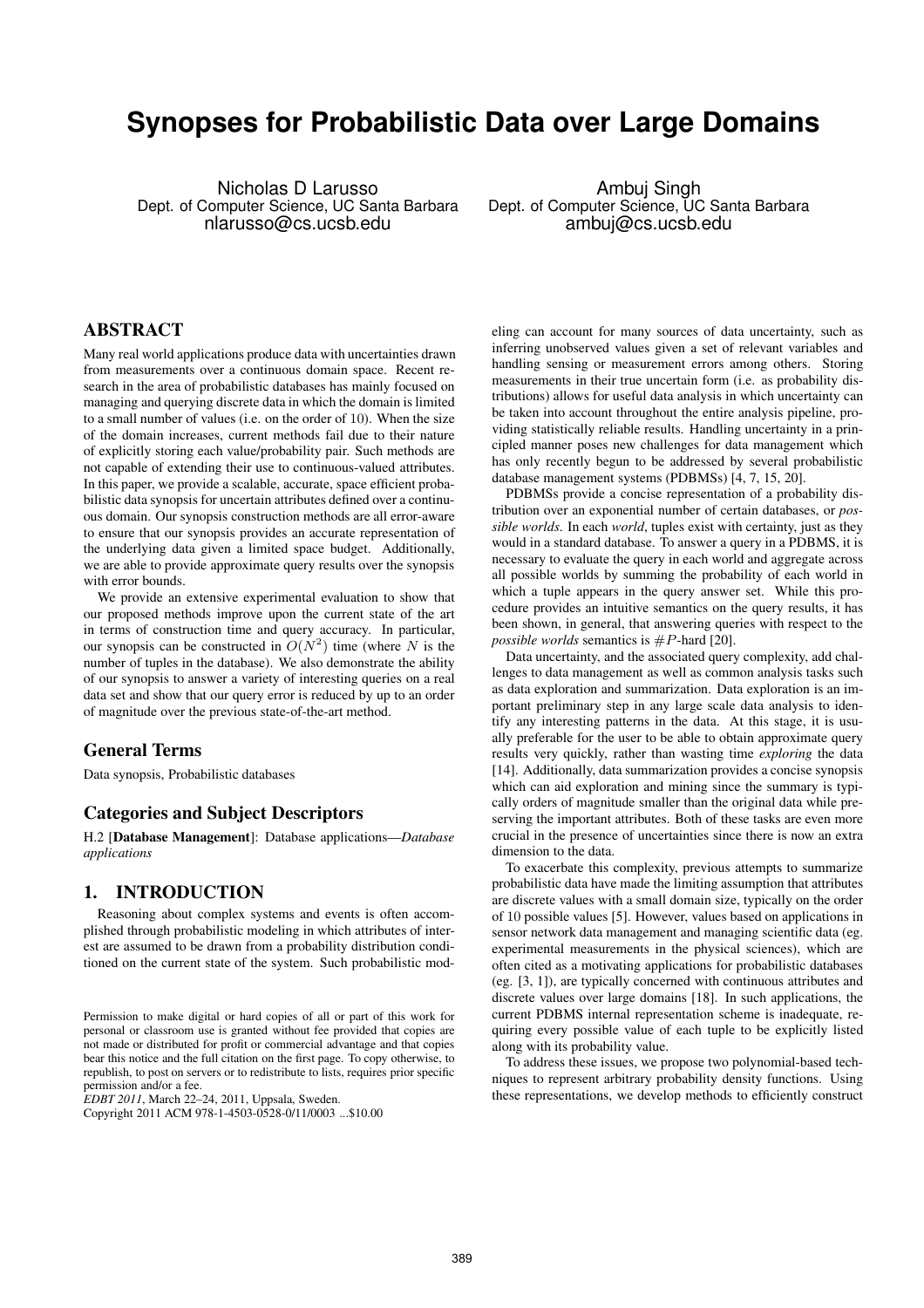

**Figure 1: The peak of a Gaussian distribution along with function approximates. CP: Chebyshev polynomials, MMPoly: minimax polynomial, Spline: cubic splines, Hist: histogram optimized for** L∞**, Haar: unrestricted Haar wavelets optimized** for  $L_{\infty}$  [16].

a space-constrained database synopsis for continuous uncertain attributes that is capable of answering approximate (error bounded) queries. We focus on continuous attributes here because they have been largely ignored in past work. We note, however, that discrete variables defined over a large ordinal domain may be appropriately represented by our techniques as well.

We introduce *minimax* and Chebyshev polynomials, in contrast to histograms or wavelets, to represent distributions over real-valued attributes. Chebyshev polynomials (CP) are a set of basis polynomials that can be used to provide a close approximation of the minimax polynomial of a function on the bounded continuous interval [ $-1, 1$ ]. A *minimax polynomial*,  $P_m^*$ , is a polynomial that interpolates a continuous function, f, and has the minimum  $L_{\infty}$  error of all possible polynomials of degree  $m$  that interpolate  $f$ . In addition to being defined over a continuous interval, this representation has the benefit of minimizing the  $L_{\infty}$  error uniformly over the interval. We utilize the natural ability of these polynomials to minimize the  $L_{\infty}$  error in order to provide tight bounds on error induced from answering queries on the synopsis. Further details and background on minimax and CPs are provided in section 2.

To provide query error bounds with our probabilistic data synopsis we utilize the  $L_{\infty}$  error metric throughout this work. We choose  $L_{\infty}$  because it allows us to provide a bound over an arbitrary range of the domain. This means that, for a arbitrary range, we can compute the (approximate) probability that a tuple lies within this range as well as a bound on the error of this probability. We develop a technique for constructing a database synopsis which considers the  $L_{\infty}$  error. Furthermore, we show that our methods result in significantly lower error than the current state of the art (over 10x improvement).

We argue that such a parameterized representation is more appropriate for approximating smooth, continuous functions than other commonly used methods. As an example, consider approximating a normal distribution as shown in figure 1. The original function,  $F$ , is well represented by both minimax and Chebyshev polynomials (in the figure the curves completely overlap, making it difficult to clearly show their approximations) while histograms and wavelets induce large errors with the allocated space. Additionally, splines can perform poorly because the knots, the points along the x-axis in which the function values are known, are evenly spaced across the domain. Therefore, depending on where the interesting part of the function lies, the resulting spline curve can be shifted (as we observe here) or miss regions of the function completely.

| <b>Method</b>  | <b>Probability Error</b> | Space (coefficients)  |  |
|----------------|--------------------------|-----------------------|--|
|                | (space: 31 coefficients) | (error: $\sim 0.01$ ) |  |
| <b>MMPoly</b>  | $4.0e-5$                 | 21                    |  |
| C <sub>P</sub> | $9.2e-3$                 | 31                    |  |
| Spline         | 1.0 <sup>1</sup>         | 92                    |  |
| <b>Hist</b>    | 0.581                    | 750                   |  |
| Haar           | 0.367                    | 900                   |  |

**Table 1: Probability errors for each representation when space is held constant, and space requirements when error is held constant.**

We provide function approximations under two different sets of constraints. First, we hold the space budget constant at 31 coefficients (248 bytes) and measure the approximation error, then we hold the approximation error constant and measure the space necessary for each method. These values are shown in table 1.

To put the error into more understandable terms, we equate the  $L_{\infty}$  approximation error to a *probability error* defined as maximum deviation of the approximation from the real probability over any range. For example, a probability error,  $\epsilon = 0.1$ , would mean that computing  $\hat{P}(a \leq X \leq b)$  using the approximate distribution for any range  $[a, b]$  would deviate by at most 0.1 from the real probability.

When we hold the space budget constant, only the Chebyshev and minimax polynomials provide approximations with usable error. Furthermore, minimax polynomials provide an improvement of two orders of magnitude over CPs. We observed this order of improvement frequently from our experiments with non-parametric distributions as well. Additionally, we see that histograms and wavelets require over 35x more space to reach the same level of error and, while not quite as drastic, splines require 4x more space. This simple example demonstrates the importance of providing more appropriate representation techniques for density functions when space is limited. With this motivating example in mind, we next introduce our problem statement and summarize the contributions made in this work.

**Problem statement:** Given a collection of N probabilistic tuples with attribute uncertainty over a continuous domain and a space budget  $B$ , our goal is to efficiently construct a probabilistic data synopsis which is capable of accurately answering (approximate) queries with an error bound.

Our contributions in this paper can be summarized as follows.

- We propose a space efficient technique for accurately representing arbitrary probability density functions based on minimax polynomial interpolation. We further show how to construct a probabilistic synopsis for a database capable of answering approximate queries and show that our methods provide more accurate results when compared to other representation techniques.
- We derive upper and lower bounds on the  $L_{\infty}$  approximation error of Chebyshev polynomials. We use the upper bound to (1) avoid re-clustering the tuples during our synopsis construction, (2) develop and apply an *adaptive coefficient allocation* algorithm, and (3) derive a distance computation which is independent of the size of the domain which is used for clustering similar distributions.
- We perform an extensive experimental evaluation of our methods using a real dataset consisting of uncertain tuples over a continu-

<sup>1</sup>Values that fall below 0.0 or above 1.0 can be truncated since probability densities are strictly positive and integrate to 1.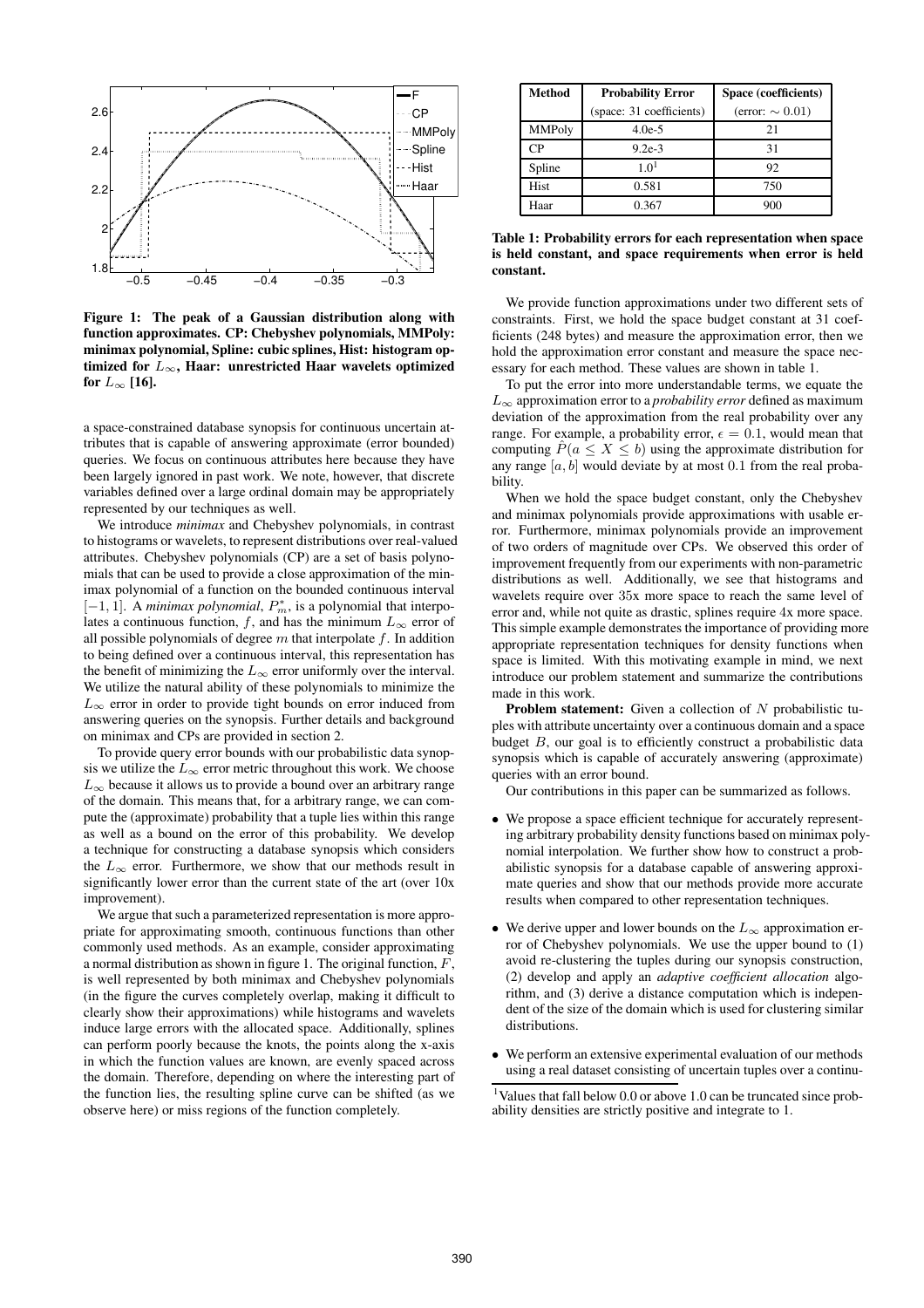ous domain. We show that our synopsis can be constructed more efficiently, providing several orders of magnitude improvement over competing methods. We also show the flexibility of our synopsis in answering several different types of queries in which our methods provide up to a 35x reduction in error over previous methods.

### **2. BACKGROUND**

In this section, we first describe the key properties of Chebyshev polynomials and how they are used for function interpolation. Then we introduce the notion of *minimax polynomials*. We describe their mathematical properties and the Remez exchange algorithm (REA) which is used to approximate the minimax polynomial for an arbitrary function.

#### **2.1 Chebyshev Polynomials**

Chebyshev polynomials are a set of orthogonal polynomials in x of degree m, defined as  $T_m(x) = cos(m \cos^{-1}(x))$  for  $x \in$ [-1, 1]. This stems from de Moivre's Theorem which states that  $cos(m \theta)$  is a polynomial of degree m in  $cos(\theta)$  (where  $x =$  $cos(\theta)$  [19]. The  $m^{th}$  degree Chebyshev polynomial can be defined through the following recurrence.

$$
T_m(x) = 2xT_{m-1}(x) - T_{m-2}(x)
$$

The first few Chebyshev polynomials are listed below  $(T_0$  and  $T_1$  provide the initial conditions for the recurrence):

$$
T_0(x) = 1\nT_1(x) = x\nT_2(x) = 2x^2 - 1\nT_3(x) = 4x^3 - 3x
$$

Although  $x$  is only defined on the interval  $[-1, 1]$ , it is easy to generalize this to the an arbitrary interval [a, b] [19].

Because Chebyshev polynomials are a set of basis functions, they can be used to represent any polynomial function exactly. Additionally, they are typically capable of providing a good approximation of any continuous function defined over a closed interval. In fact, previous work has shown that they provide a good estimate of the minimax polynomial for many functions.

To transform any continuous function  $f$  into Chebyshev space, we must compute the polynomial coefficients for the function in Chebyshev space (using the Chebyshev polynomials as basis functions). Equation (1) shows the formula for computing the coefficient of the  $j<sup>th</sup>$  Chebyshev polynomial for a polynomial of order m.

$$
c_j = \frac{2 - \delta_{\{j=0\}}}{m+1} \sum_{k=0}^{m} f(x_k) T_j(x_k) \tag{1}
$$

where  $\delta_{j=0}$  is the Kronecker delta which is 1 only if  $j = 0$  and 0 otherwise, the  $x_k$ 's are the roots of the Chebyshev polynomials, otherwise referred to as the Chebyshev nodes. For  $k = 0, 1, ..., m$ ,

$$
x_k = \cos\left(\frac{k + \frac{1}{2}}{m + 1}\pi\right) \tag{2}
$$

The Chebyshev nodes offer a particularly good set of points at which to interpolate<sup>1</sup> a function on the interval  $[-1, 1]$ . These points are typically chosen as the initialization values for iterative methods which compute the best *minimax* polynomial of a function, that is, the polynomial which uniformly minimizes the  $L_{\infty}$  distance to the function.

#### **2.2 Minimax Polynomials**

Chebyshev polynomials typically provide a close approximation of the minimax polynomial of a function. However, for more complex functions, computing the (approximate) minimax polynomial can provide significant improvements in the  $L_{\infty}$  approximation error. We introduce minimax polynomials here and provide an outline of the algorithm used to approximate them.

The problem of computing the minimax polynomial of a continuous function over a closed interval is a well studied problem in the applied mathematics [10] and numerical methods communities [25]. The solution is typically computed by some form of the Remez Exchange Algorithm (REA) [21] which utilizes the alternating theorem (described below) to iteratively update the polynomial coefficients and the interpolation points. We first define minimax polynomials and introduce some key theorems from the literature, then provide a brief outline of REA for completeness.

DEFINITION 1. *Minimax polynomial: A polynomial approximation which, of all the polynomials of the same order, has the smallest*  $L_{\infty}$  *distance to the true function.* 

We begin by presenting a theorem stating proof of existence of a polynomial approximation. For more information on the theorems presented in this section (or their proofs) we refer the interested reader to [19] and [22].

THEOREM 1. *(Weierstrass' Theorem) [19] For any function* f *defined over the closed interval* [a, b] *and for any given*  $\epsilon > 0$ *, there exists a polynomial* p<sup>m</sup> *for some sufficiently large* m *such that*  $||f - p_m||_{\infty} < \epsilon$ 

This theorem offers a powerful theoretical result: that we may approximate any continuous function on a closed interval to an arbitrarily small error using the minimax polynomial. Unfortunately, for arbitrary functions, the minimax polynomial can only be computed analytically for  $m = 1$ . For higher order polynomials, iterative numerical methods, such as the REA [21], must be employed.

Next, we explain the optimality constraint for a polynomial approximation.

THEOREM 2. *(Alternating Theorem) [19] For any function* f *over the interval*  $[a, b]$ *, a minimax polynomial approximation*  $p_m$ *exists, and is uniquely characterized by the 'alternating property' that there are (at least)*  $m + 2$  *points in* [a, b] *at which*  $f - p_m$ *attains its maximum absolute value with alternating signs.*

This theorem provides the mechanism by which it is possible to check for the optimality of any given approximation. Given an approximating polynomial, we can compute the error function over the closed interval, if the peaks and troughs of the error function are all approximately of the same magnitude, we've reached the optimal polynomial (within some precision). Using this theorem, we also have an idea of how close to optimal our approximation is at any intermediate step of REA.

**Remez Exchange Algorithm Outline:** REA is an iterative algorithm which computes an approximate minimax polynomial for an arbitrary function. The Remez algorithm works by alternating between updating estimates of polynomial coefficients and refining the set of interpolation points. The algorithm is briefly outlined below.

<sup>1</sup>We use the terms function *interpolation* and *approximation* interchangeably.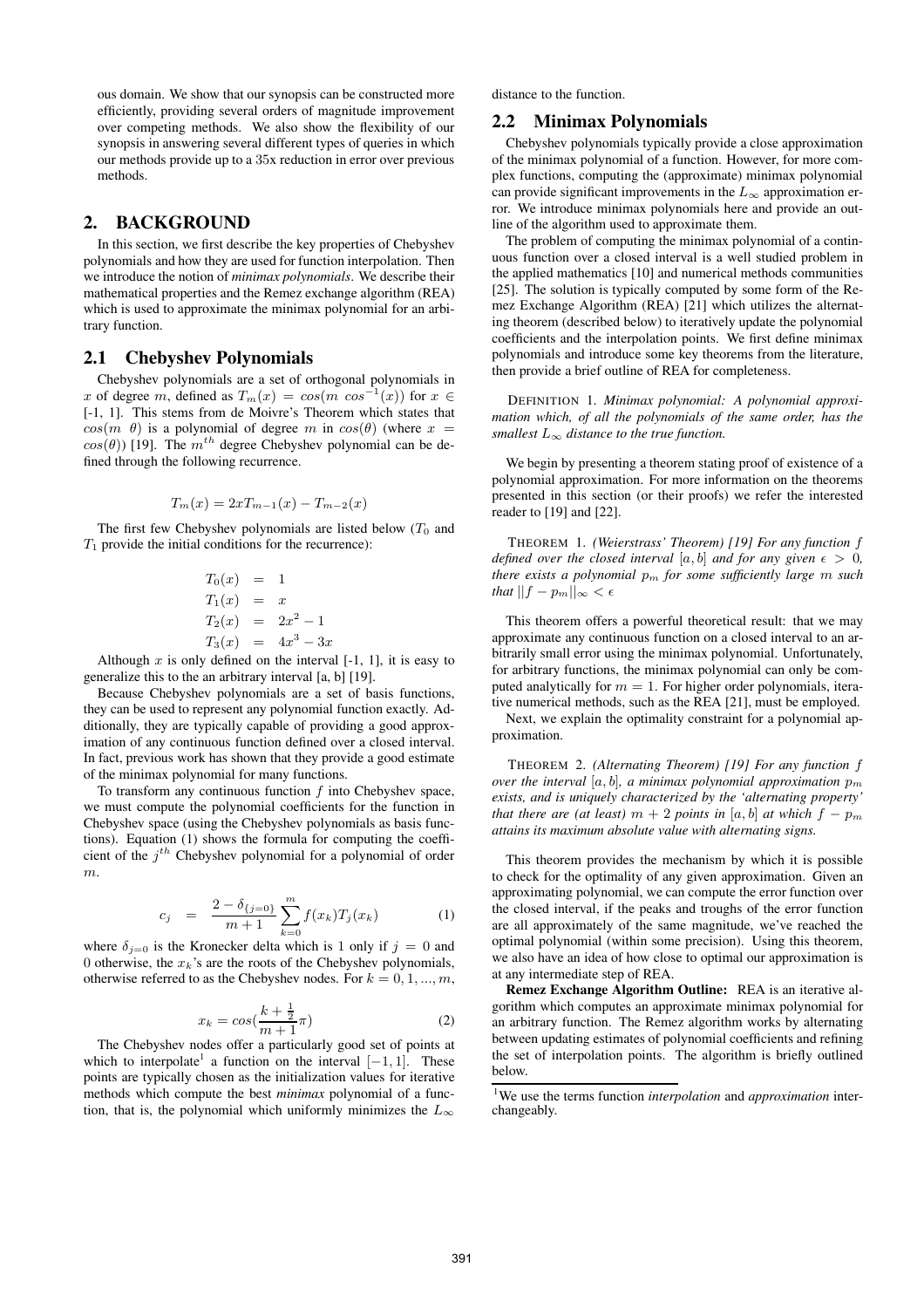We first initialize the set of interpolation points,  $x_i$ , usually by setting them to the Chebyshev nodes for the  $m^{th}$  degree Chebyshev polynomial, which we know from theorem 2 has  $m$  roots.

The first step of the iterative REA is to set up and solve a set of  $m + 2$  (independent) linear equations which gives us the  $m + 1$ polynomial coefficients and the resulting approximation error. For our input function F, interpolation points  $x_i$ 's, and error  $E =$  $max_x|F(x) - P_m(x)|$ , we solve the following set of linear equations:

$$
F(x_i) - P_m(x_i) = (-1)^i E \ \forall x_i
$$

With the updated polynomial coefficients,  $c_i$ 's and error,  $E$ , the second step of the algorithm seeks to update the  $(m + 2)$  interpolation points to approach the minimax condition (equal error magnitude). This is accomplished by performing a local hill climbing on the residual function, which is defined as the error between the approximation and input functions, for each point so that each  $x_i$ is shifted toward the closest local maxima while maintaining alternating signs.

This process is iterated until the error maxima converge to the same magnitude. In our experiments we found that REA typically converged in under ten iterations and reduced the  $L_{\infty}$  error by at least half and as much as six orders of magnitude over a direct application of Chebyshev Polynomials.

#### **3. PROBABILISTIC DATA SYNOPSIS**

In this section we introduce our uncertainty model and provide an overview of the process used for building our probabilistic data synopsis. We explain what data composes the synopsis and how it is used to answer queries and provide bounds on the error.

#### **3.1 Uncertain Data Model**

We assume we are given a set of independent tuples with a single uncertain attribute over a continuous domain. This fits within the *attribute uncertainty* model presented in prior work because we assume that each tuple exists in the dataset and only its value is uncertain. Extending this to the *tuple uncertainty* model is possible by simply allowing the each probability distribution to sum to a value *at most* one, where the total area under the curve denotes the probability of existence. For presentation simplicity, we do not explore this model further.

We focus on continuous probability distributions, however, the methods developed here are suitable for discrete distributions on an ordered domain as well. This may improve space efficiency (over histograms or wavelets) for complex distributions defined over a large domain. Furthermore, interpolating discrete functions over a closed interval using CPs has been addressed in [2] and has shown to produce impressive results.

#### **3.2 Synopsis Overview**

For each tuple in the database, we first compute the minimax polynomial approximation of the density function by applying the Remez algorithm. Empirically, we have found that a  $40^{th}$  order polynomial provides a good representation for the majority of the density functions we have seen in practice. Additionally, we have experienced numerical instability when computing polynomials of larger order making them difficult to evaluate. Once the polynomial coefficients have been computed, we transform each tuple into Chebyshev space. Note that there is no information loss in this step since both representations are polynomials. Alternatively, we can trade-off accuracy for a faster construction time by applying Chebyshev polynomial interpolation directly. This will reduce construction time significantly as the Remez algorithm takes, on av-

erage, an order of magnitude longer than Chebyshev interpolation. In our experiments, we provide a comparison of both methods.

Data reduction is performed by first aggregating tuples with similar density functions and then applying an adaptive coefficient allocation algorithm which efficiently allocates space to represent tuples by considering a global error measure. We use hierarchical clustering [8] for data reduction, and introduce an algorithm that improves the synopsis error by alternating between searching for an appropriate number of clusters and allocating coefficients to these clusters given the space budget [8]. Each of these methods is described in detail in the following sections.

Finally, the synopsis stores the CP approximation for each cluster representative along with the cluster size and the maximum within cluster  $L_{\infty}$  error. This information is used to answer queries and provide error bounds. We illustrate this procedure by considering a range query, though the process is similar for other query types. First, we need to compute the probability that each tuple belongs to the result set. We do this by integrating the CP over the specific range. This probability is used to represent all tuples assigned to this cluster. Furthermore, to compute the error bounds, we take the maximum within cluster  $L_{\infty}$  error and add this value to the  $0<sup>th</sup>$  order coefficient and integrate this function over the query range. This is the probability value upper bound for this cluster (considering our error). Similarly, we can compute the lower bound and return these values to the user.

Although this error bound is correct, it will tend to provide an overestimate of the potential error in our results. We improve upon this method by considering that Chebyshev polynomials interpolate their target functions, that is, they pass through the function at a known set of points. Additionally, we have from the alternating theorem, that the sign of the error function will alternate and reach maximum magnitude  $m + 2$  times, therefore having m roots at the Chebyshev nodes. Using this, we need only to compute the error over alternating intervals, since the error will be additive over these regions (i.e. the error will have the same sign). We show the effectiveness of this approach over various query range widths in our experiments (see figure 7(a)).

In the case of minimax polynomials, this does not provide a strict upper bound on the error since new interpolation points are computed. To fix this, we may simply compute the deviation of each new interpolation point from the original Chebyshev nodes and store the maximum of these values,  $\delta$ , in the synopsis. Then, when we compute the error, we can assume the current interval is expanded by  $\delta$  in both directions and compute the error in the same manner as described above. This will provide a strict bound since we are assuming the worst case for each interval. Additionally, it only adds a single extra value to the synopsis.

# **4. SYNOPSIS CONSTRUCTION**

Next we explain each step of the synopsis construction process in detail. We start by deriving bounds on our approximation error that results from pruning coefficients from the representation. Then we introduce our adaptive coefficient allocation algorithm and examine the relationship between our error bound and the quality of the resulting coefficient allocation. Next, we explain how to cluster distributions more efficiently by again utilizing our approximation bound and deriving a bound on the distance between two tuples. Finally, we provide an algorithm that combines these methods to construct a synopsis that effectively helps reduce the global error of the synopsis given the user defined space budget.

#### **4.1 Approximation Error Bounds**

Constructing a data synopsis is often computationally expensive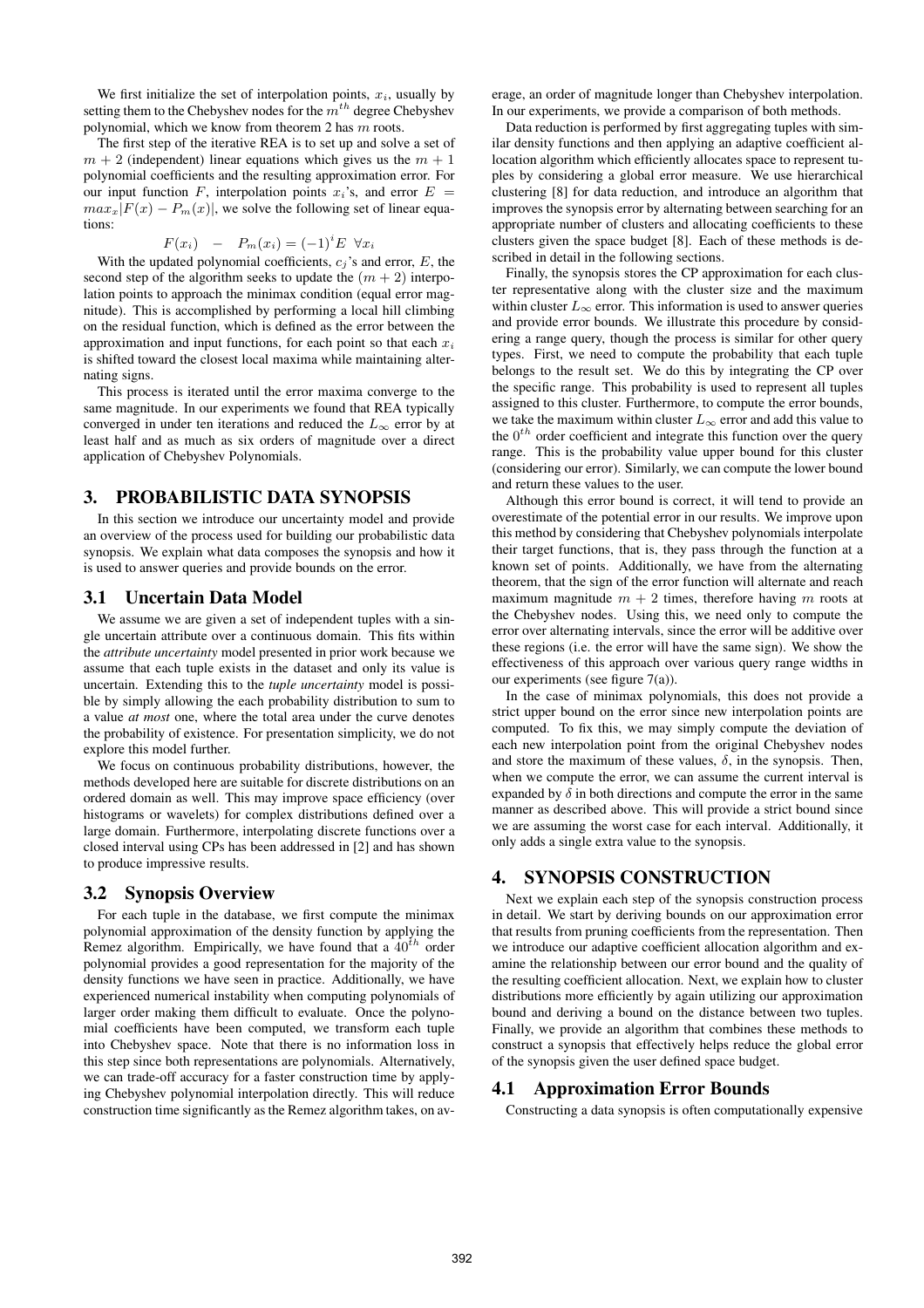and this can be exacerbated by using approximation methods that must be recomputed each time their space budget is altered (i.e. histograms). We avoid this problem by developing an 'incremental' construction process for CPs. We avoid this problem by developing an 'incremental' construction process for CPs. For each tuple, we compute a CP for this distribution just once. Then as we are figuring out how many tuple representatives are needed and how much space should be allocated to each, we can remove (and replace) coefficients quickly and evaluate the synopsis error for each configuration.

We derive bounds on the approximation error induced by pruning Chebyshev coefficients from the complete polynomial representation. Our error bound offers several benefits over the actual error and is used throughout our synopsis construction process. In addition to providing computational savings in the synopsis construction process, our upper bound provides an error function that is convex in the number of pruned coefficients. Utilizing the fact that the (bounded) error for each representation is strictly decreasing with each new coefficient, we develop an algorithm that allocates space to a set of tuples quickly and effectively while reducing a global error. We discuss our adaptive coefficient allocation algorithm and its connection to the quality of this bound in the following section.

Our approximation bound is based on the magnitudes of the coefficients for the Chebyshev polynomials. This ensures an efficient computation which requires only the Chebyshev approximation, whereas computing the real error would require the true distribution as well.

THEOREM 3. *The*  $L_{\infty}$  *error E*, *induced from pruning coefficients of a Chebyshev polynomial is bounded by the following:*

$$
|\sum_{g \in G} c_g| \le E \le \sum_{g \in G} |c_g| \tag{3}
$$

*where* G *denotes the set of indices of the pruned basis functions* and  $c_g$  is the coefficient value of the  $g^{th}$  polynomial.<sup>1</sup>

This theorem provides us with an efficient procedure with which to compute the upper bound on the approximation error after pruning a subset of coefficients. This also presents us with a pruning order which minimizes  $L_{\infty}$  error. From the bounds, we see that by pruning coefficients in order of increasing magnitude (prune the coefficient with the lowest absolute value first) we add the smallest potential for error at each step. This result is important because it allows us to reduce our space consumption by simply pruning coefficient instead of recomputing the approximation which can be costly for minimax polynomials.

Despite the simplicity, our upper bound tends to be tight in practice. To see this, remember that Chebyshev polynomials have a cosine basis,  $T_m(x) = cos(mx)$ , and the number of interpolation points increases linearly with the polynomial order. Therefore, we see that coefficients naturally tend toward 0 as the polynomial order increases:  $\lim_{m\to\infty} \int_{-1}^{1} \cos(mx) dx = 0$ 

Using this upper bound, we can pre-compute a polynomial representation of each tuple, pruning coefficients from less complex distributions adaptively to adjust the synopsis to our space requirements. Our coefficient allocation algorithm is described next.

#### **4.2 Adaptive Coefficient Allocation**

Due to the large number of functions we aim to approximate, tuples are likely to exhibit varying levels of complexity. This provides an opportunity to further reduce our space consumption (or reduce error) by intelligently allocating coefficients to each tuple (or representative tuple) to reduce the global error of our synopsis.

For example, consider the three density functions shown in figure 2. Function *C* is more complex than *A* and as such, coefficients should be allocated appropriately to provide the best approximations for the entire collection of functions. Table 2 shows a comparison of a uniform coefficient allocation vs. our adaptive approach for a budget of 24 coefficients along with the associated errors. Although the uniform allocation provides very low approximation errors for functions *A* and *B*, *C* contains a very large  $L_{\infty}$  error. In contrast, the adaptive allocation algorithm assigns the majority of the alloted coefficients to function *C*, thereby significantly reducing the *global*  $L_{\infty}$  *error* of these functions.



#### **Figure 2: Example density functions of various complexity.**

To address the issue of managing functions of various levels of complexity, we propose an algorithm to adaptively allocate coefficients to those tuples that would most benefit from the additional representational power. The idea is to incrementally assign the next coefficient to the tuple that is currently represented the least accurately (i.e. has the largest  $L_{\infty}$  error). We assume that we have the CP for each tuple precomputed and we find the tuple with the maximum error bound. We assign an extra coefficient to this tuple and repeat until there are no more coefficients to assign. The algorithm has time complexity  $O(B)$  and space complexity  $O(N)$ , where B is the space budget and  $N$  is the size of the database. Furthermore, the resulting allocation can be shown to be optimal under certain assumptions which we discuss next.

|                 | <b>Uniform</b> |          | <b>Adaptive</b> |            |
|-----------------|----------------|----------|-----------------|------------|
| <b>Function</b> | Alloc          | Error    | Allloc          | Error      |
|                 |                | 2.73e-12 |                 | $6.14e-04$ |
| В               |                | 4.44e-15 |                 | $2.20e-03$ |
|                 |                | 1.10e-01 | 14              | $4.62e-03$ |

#### **Table 2: Probability errors for each representation method.**

From our upper bound, we see that pruning coefficients in order of increasing magnitude minimizes our  $L_{\infty}$  error. This guarantees that our (upper bound) error function is convex. Using this, we can show that if the true error is strictly decreasing, then our algorithm provides an optimal allocation. While, in general, this may be difficult to guarantee, an upper bound on the error with this property may be used instead (as we do here). In this case, the quality of our algorithm is directly dependent on the relative tightness of our error bound. Our experiments show this algorithm performs very well in practice, typically providing near optimal coefficient allocations and a significant improvement over a uniform allocation (see section 5.2.3)

We denote  $F = \{f_1, ..., f_K\}$  as a set of K functions to be approximated given a space budget,  $B$ . We denote the local budget for each function  $f_i$  as  $x_i$ . An optimal allocation for space  $B$  is

 $<sup>1</sup>$ All proofs are available in the appendix.</sup>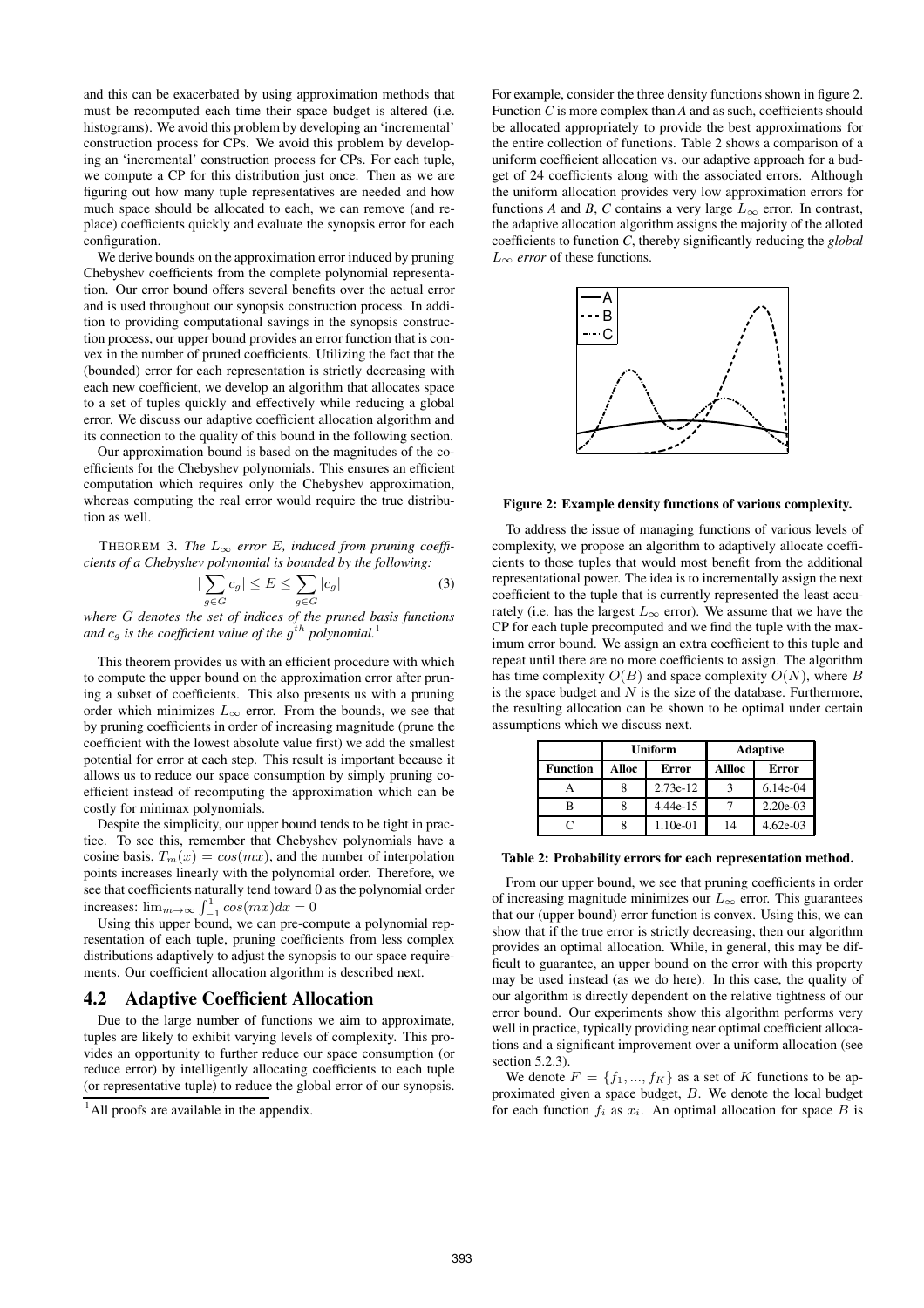$X_B^* = \{x_1, ..., x_K\}$  such that  $\sum_i^K x_i = B$  where each  $x_i$  is a positive integer denoting the number of coefficients allocated to the approximation of function  $f_i$ . An allocation is optimal in the sense that the global error, the error defined over the set of all function approximations, is minimized over all other allocations with the same space budget:  $Err(X_B^*) \leq Err(X_B)$ . We note that there may be more than one optimal allocation for a given budget.

We make a distinction between local and global error. The local error function is defined between a function,  $f_j$ , and its bspace constrained approximation,  $p_m^b$ . As discussed earlier, we use the  $L_{\infty}$  error:  $err(f_j, b) = max_i |f_j(i) - p_m^b(i)|$ . The global error is defined over the entire set of functions,  $F$ , here we use *maximum* since this value affects our error bounds:  $Err(X_b)$  =  $Err(F, X_b) = max_j err(f_j, x_j).$ 

Intuitively, we can see that at each step we should be assigning more coefficients to the worst approximation, otherwise our error is not being reduced. Also, due to the fact that each error is strictly decreasing we can see that if, at one step we were to reassign a coefficient from  $f_i$  to  $f_j$ , then the error for  $f_i$  would increase. Since we assigned a coefficient to  $f_i$  at some point, obviously this helped us reduce the global error and thus this reassignment actually increases our error.

THEOREM 4. *If* err(f, b) *is strictly decreasing (with respect to* b), then an optimal allocation  $X_{b+1}^*$  can be computed greedily (by *adding 1 to exactly one element of*  $X_b^*$ ). That is,  $\exists ! i, x_{i,b+1} =$  $x_{i,b} + 1$  *and*  $\forall j \neq i$   $x_{j,b+1} = x_{j,b}$ *.* 

This theorem shows that, if the true approximation error is strictly decreasing, a greedy algorithm provides an optimal allocation. Since we use an upper bound instead of the true error, the quality of the allocation produced by our algorithm is dependent on the tightness of our upper bound.

# **4.3 Clustering**

Combining similar tuples to reduce the database size is a key step in constructing any data synopsis. Previous work in probabilistic data synopses has addressed this problem by assuming an ordering on the tuples in the database in order to utilize a dynamic programming approach for combining similar probability distributions [5]. Here, we remove this limiting assumption and propose a clustering based approach.

One difficulty with this approach is that computing the distance between two density functions requires an expensive integral. To circumvent this complexity, we take advantage of our representation and show that we can bound the distance between two distributions by only evaluating the distance between their associated CP coefficient vectors. Again, we utilize our approximation error bound and further derive a bound on the distance between two tuples by comparing only their Chebyshev coefficients.

We build on the result of a lemma introduced in [2] (labeled lemma 3) which states that a linear function combination corresponds to a linear combination of CP coefficients.

LEMMA 1. *let*  $c_1$ ,  $c_2$ , and  $c_z$  *be the Chebyshev coefficients for the functions*  $f_1$ ,  $f_2$  *and their difference*  $f_z = f_1 - f_2$ *, then*  $0 \leq$  $i \leq m$ ,  $c_z(i) = c_1(i) - c_2(i)$ , where m is the total number of *coefficients.*

Using this result along with our upper bound, we can show that comparing two vectors of  $CP$  coefficients using the  $L_1$  distance metric provides an upper bound on the  $L_{\infty}$  distance between the two functions.

THEOREM 5. *Minimizing* L<sup>1</sup> *distance between vectors of CP coefficients bounds the*  $L_{\infty}$  *distance in function space.* 

The above theorem enables us to perform clustering in the reduced space of the CP coefficient space. In addition to the computational savings, we show experimentally that this distance bound provides quality clustering results.

#### **4.4 Iterative Synopsis Refinement**

Next we show how these methods are combined in our synopsis construction algorithm. Our goal is to allocate the budgeted space throughout the synopsis in such a way as to reduce the synopsis error. We start by applying hierarchical clustering to the database (using our distribution distance bound). This enables us to explore different clustering configurations while computing the distances and linkages (distances between sets of observations) just once which is important as these are the most computationally intensive operations in hierarchical clustering.

**Algorithm 1** Space budgeted synopsis construction algorithm

**Input**: Probabilistic database: *probDB*, space budget: B **Output**: Probabilistic Data Synopsis: *probSyn*

- 1: Perform hierarchical clustering, initialize  $\alpha$  (gradient step size) and k (initial no. of clusters),  $E_0 = \infty$ ,  $minErr = \infty$ ,  $i = 0$ ,  $\beta = 0.75$
- 2: **while**  $|\alpha| > 1$  **do**
- 3: Compute cluster representatives, clusterRep $[1..k]$
- 4: probSyn = AdaptCoeffAlloc(clusterRep[1..k],  $B$ )
- 5:  $E_i = \text{error}(\text{probSyn})$  // Compute global error of probSyn
- 6: **if**  $E_i > E_{i-1}$  **then**
- 7:  $\alpha = -\beta \alpha$  // change directions
- 8: **end if**
- 9: **if**  $E_i < minErr$  then<br>10:  $minErr = E_i$
- $minErr = E_i$
- 11: optProbSyn = probSyn // save clustering
- 12: **end if**
- 13:  $k = k + \alpha$
- 14:  $i++$
- 15: **end while**
- 16: **return** optProbSyn

The intuition behind this method is to alternate between modifying the number of clusters and the allocation of coefficients to the representative tuples such that we continue improving the synopsis error. Naturally, there is a trade-off between the two, by storing more representatives, we are able to allocate fewer coefficients to each which may raise the synopsis error. Therefore, we perform a search over the number of clusters in which we keep increasing (or decreasing)  $k$  as long as the synopsis error continues to decrease (increase). Because we only take a step if it reduces the global synopsis error, we converge to a local minimum. An outline of this method in algorithm 1.

# **5. EXPERIMENTS**

We examine the following aspects of our probabilistic data synopsis: scalability, approximation quality, query approximation and query error bounds. Specifically, we discuss the rate at which our synopsis construction algorithm scales as the database size grows, exploring the individual components involved (i.e. Chebyshev interpolation, clustering, etc.). Next, we thoroughly examine each of our proposed approximations and space saving techniques described in section 4. Then we execute several queries and again show that our synopsis provides results with significantly lower error than competing methods. Lastly, we examine the query error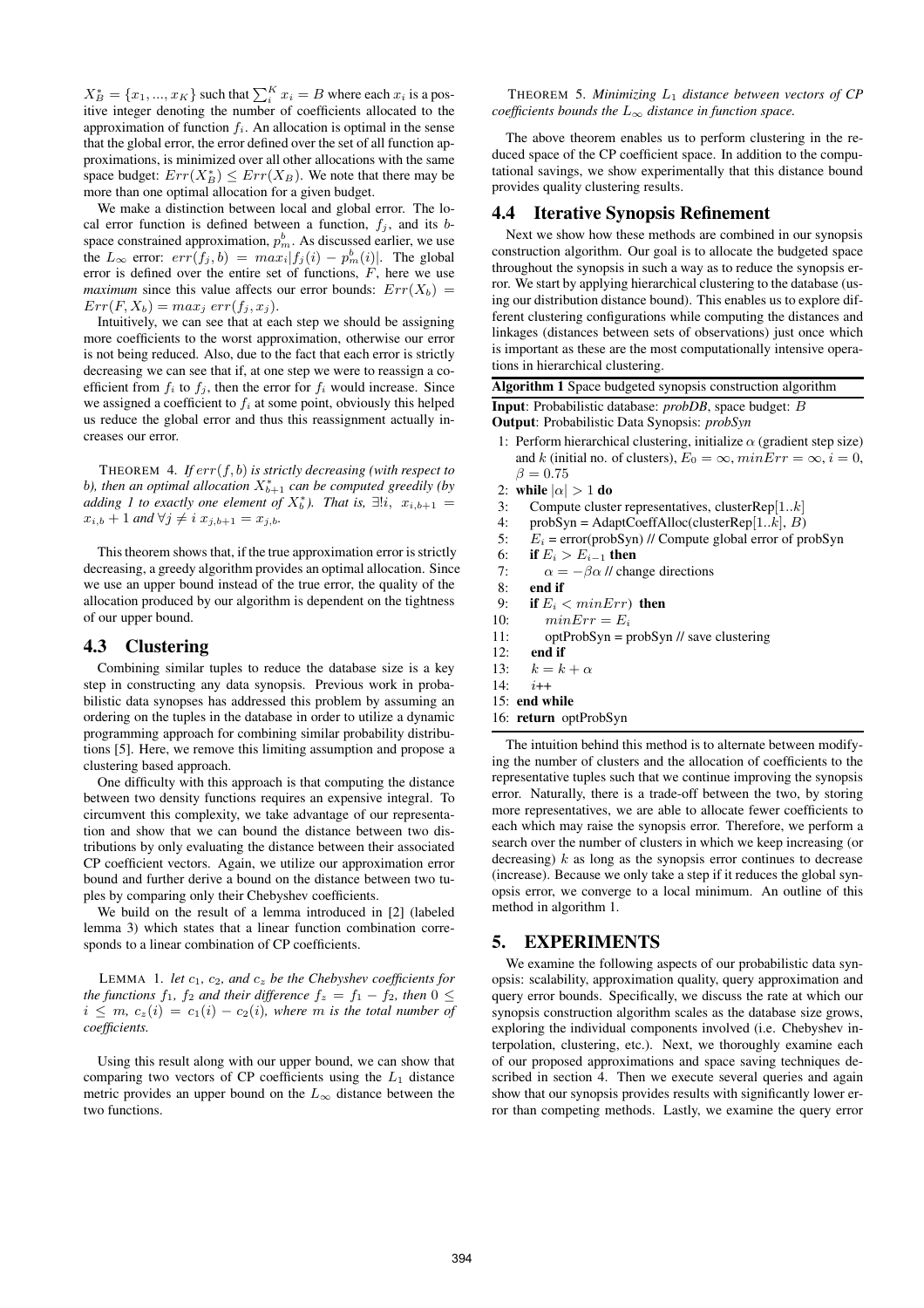bounds resulting from our synopsis and examine the difference between using CPs and minimax polynomials.

We evaluate our proposed methods on a dataset consisting of real-valued measurements of cloud cover taken around the globe from 1981 to  $1991<sup>1</sup>$ . The raw reports contain a value between 0 and 10 which provides a measure of cloud cover at a specific location along with the time and date the measurement was observed. The measurements were taken approximately every 3 hours on selected days over this period. To transform these measurements into an uncertain dataset, we chose to aggregate the set of observations over each day. That is, we assume the measurements from each date were generated i.i.d. from a continuous density function. To estimate this density function we apply a Gaussian kernel  $2$  to the set of observations. The resulting uncertain dataset contains 100k tuples, each with an arbitrary probability density over the bounded domain [0, 10], which describes the density of cloud cover observations for a particular location on a specific date.

All experiments were run on an Intel i7 2.67 GHz machine with 12.0 GB of main memory. Our code was written primarily in Java (1.6), but some functions were written in C and Matlab (R2009). Most notably, the Remez algorithm was written in Matlab for implementation simplicity. This will certainly provide a distorted comparison of running times, however, we do not investigate this in depth (see figure  $3(c)$ ).

# **5.1 Scalability**

Our synopsis construction is composed of three major steps: (1) polynomial interpolation, (2) hierarchical clustering, and (3) the *K-Search*, which improves the error by searching for an appropriate number of clusters. We first analyze the time breakdown of the construction in terms of each of these steps.

The most expensive step of the construction process is clustering, which has time and space complexity  $O(N^2)$ . The cost of computing the minimax polynomial of each density and the adaptive coefficient allocation algorithm both scale linearly with the number of tuples.

Comparing CP with minimax polynomials (figures 3(b) and 3(a)), we see that the Remez algorithm takes a significant portion of the total time, and therefore one must evaluate the trade-off between the increased accuracy of minimax polynomials and the time to compute them. However, the overall time complexity for our synopsis construction for both Chebyshev and minimax polynomials is  $O(min(N^2, T) + N + K)$ , where the  $min(N^2, T)$  term is for clustering where  $T$  represents the maximum number of tuples that may be clustered in memory,  $N$  is for polynomial approximation, and  $K$  is for our K-search algorithm.

Next, we compare the construction time against probabilistic histograms, the current state-of-the-art method in probabilistic data summarization. However, we were not able to build a probabilistic histogram directly given our data since our domain is continuous. To ameliorate this, we sampled 100 equally spaced points to use as our domain and interpolated the density at those points. This still provides us with a domain and space budget that are orders of magnitude larger than the experiments carried out in [5], both of which affect the construction time.

We were only able to construct a probabilistic histogram with 1, 000 tuples, for 2, 500 tuples we allowed the program to run for over 24hrs before stopping the (incomplete) process<sup>3</sup>. To construct a probabilistic histogram more quickly, we divided the complete database (10k tuples) into blocks of 500 tuples each and assigned each block an equal amount of space. A probabilistic histogram was then built on each block and the total time was computed by taking the summation of the construction time over all blocks. A comparison of the construction times is presented in figure 3(c).

Even computing the minimax polynomials, we are able to construct a synopsis in less time that using the blocked probabilistic histograms. We only experiment with up to  $10k$  tuples in our experiments in order to provide a fair comparison to probabilistic histograms. However, as we show in figures 3(b) and 3(a), our synopsis scales much better in terms of both the number of tuples and length of the tuple domain.

# **5.2 Approximation Quality**

In this section we will investigate several aspects of our synopsis related to the quality of the approximation. We start by examining the quality of the bounds we derived for pruning CP coefficients and show that they tend to be useful in practice. Then, we show that using the CP bounds to compute distances for clustering provides quality clusters. Lastly, we experiment with our adaptive coefficient allocation algorithm and show that it provides significant (near-optimal) improvements over a uniform allocation.

#### *5.2.1 Approximation Error Bounds*

Many of the methods we describe for constructing our probabilistic database synopsis are dependent on the approximation error bounds we derived for pruning Chebyshev coefficients. We evaluate the tightness of these bounds on our dataset by sampling  $10k$ tuples and evaluating the difference between the real probability error and the error bounds after pruning a variety of coefficients (out of a maximum of 41). Figure 4 shows the average difference between the real probability error and the lower and upper bound (the deviation of each bound from the true error) along with error bars denoting one standard deviation.



**Figure 4: Approximation error bounds.**

The upper bound tends to be very tight when pruning up to 50% of the coefficients and loosens up slightly afterwards (this is explained in section 4.1). Additionally, we note that in the context with which we use the bound, it is not the absolute error that matters, but the rank ordering of the bound relative to the true error. This is explored further in the next section.

#### *5.2.2 Clustering Quality*

To validate our approach to clustering tuples based on their Chebyshev coefficients, we compute the real and approximate distances and compare the results. Due to the nature of clustering, we are most interested in the relative distance between distributions using our bound in place of the real distances. That is, if dist(A, B)  $>$  dist(A, C), we would like  $\widehat{dist}(A, B) > \widehat{dist}(A, C)$  as well, where  $\widehat{dist}(\cdot, \cdot)$  represents our distance bound. We compute the Spearman's rank correlation coefficient between the two sets of distances, which measures how well the relationship between the values can be described as a monotonic function. Sampling 100 tuples (and averaging over 100 trials), we found this correlation to be 0.9950 (a value of 1 would mean the order of the values aligned perfectly). This means that using our bound for hierarchical clus-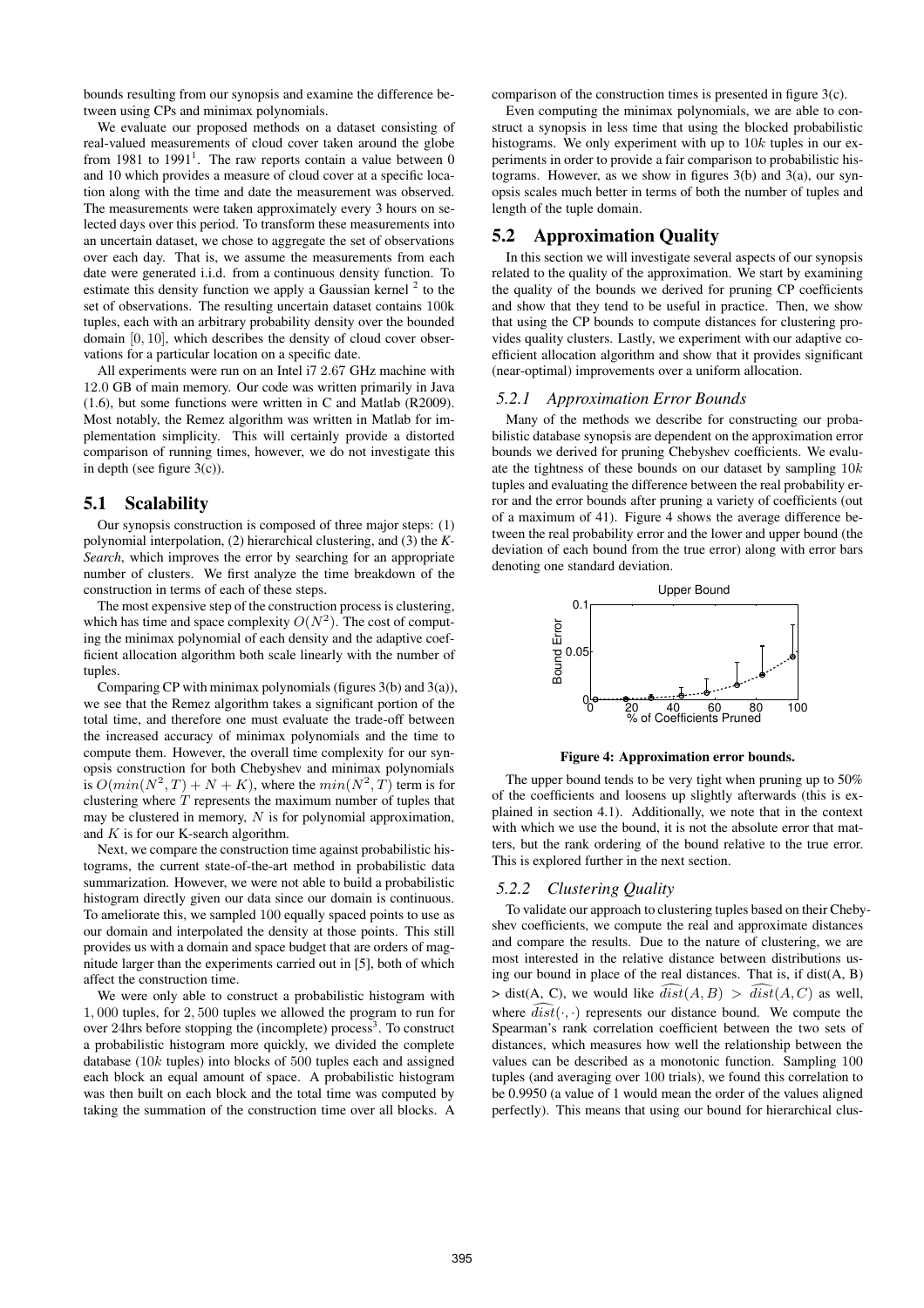

**Figure 3: Synopsis construction time**

tering will result in nearly exactly the same clusters as using the true distances.

#### *5.2.3 Adaptive Coefficient Allocation*

We test the effectiveness of our adaptive coefficient allocation algorithm by comparing it to both a uniform and optimal allocation. Our optimal allocation is computed using a dynamic programming algorithm, similar to that proposed in [13]. We sampled 100 tuples from our dataset and computed the error for each allocation over a variety of space budgets. This was repeated 100 times and the average errors are shown in figure 5.

Note that we are representing each tuple individually here, not clusters as we do later. This experiment validates the use of this algorithm for allocating coefficients across several tuples. We reason that if we choose good representative tuples, then this method will reduce the error of our complete synopsis.



**Figure 5: Adaptive coefficient allocation algorithm evaluation.**

From this graph, we notice two interesting trends: (1) our adaptive algorithm significantly outperforms the uniform allocation, especially when space is limited and (2) our adaptive algorithm consistently performs at near optimal levels. The near optimal performance further corroborates the utility our error bounds, as the quality of this algorithm depends directly on the relative differences between the approximation upper bound for each tuple.

### **5.3 Query Approximation**

In this section we test the quality of approximate query results of our probabilistic database synopsis as compared to the same queries on the original database. We pose four different queries to showcase the versatility of our synopsis and the quality of our results as compared with probabilistic histograms [5]. The probabilistic histogram synopsis was constructed as described in section 5.1 and we use 10, 000 tuples from our database with a space budget of 20, 000 coefficients (80kB). Note that, using a  $40^{t\bar{h}}$  order polynomial for each tuple, this budget is 5% of the space required to completely represent the complete database without clustering.

**Probabilistic Range Query (RNG)**: The probabilistic range query is defined as:  $P(a \lt x \lt b) = \int_a^b p(x) dx$ . The result of this

query is, for each tuple, the probability of that tuple containing a value in the range  $[a, b]$ . To evaluate the quality of this query we run the same query on the original dataset and the synopsis and compare the probability returned for each tuple in the original dataset with the probability returned by the synopsis representative corresponding to that tuple. An example use of this query would be "*What is the probability that the cloud coverage was in the range [0.75, 2.25] at location A*". This query would tell us the probability of (nearly) clear skies at the given location, however, it could be posed using any range in the bounded domain, thus demonstrating the utility of the  $L_{\infty}$  error for providing bounds.

**Probabilistic Threshold Query (THRESH)**: It is often the case that users are interested in a tuple satisfying a set of constraints only if it is very probable, thus a probabilistic threshold query filters out any 'unlikely' tuples from the result set. For example, we may pose the same query presented above, but threshold at a probability of 0.8 to ensure we only see the tuples that are very likely to have a value in the range. The probabilistic threshold query is defined as:  $P(a < x < b) > T$ . The result of this query is a count of the tuples that passed the threshold. To evaluate this query, for a given range, we compare the counts of the query on the synopsis and the original database. For our experiments, our threshold is kept proportional to the length of the range we are evaluating.

**Probabilistic Join Threshold Query (JOIN)**: It is often of interest to understand the relationship between tuples. For example, we may be interested in finding pairs of locations that had similar cloud cover at a specific time. Since we are dealing with probabilistic data, we may not be able to find tuples that match exactly, but again, we can threshold on the probability to only present matches that occur with a high probability. The probabilistic join threshold query is defined as:  $P([a < x_i < b] \wedge [a < x_j < b]) > T$  for two tuples  $x_i$  and  $x_j$ , a range  $[a, b]$  and a threshold T. Semantically, this query evaluates the probability of a pair of tuples containing values in a given range and selects the pairs that have a high probability of jointly existing in that range. Our evaluation of this query is the same as the probabilistic threshold query, however, due to the potentially large result set, we sample two sets of 100 tuples and perform the join between this subset. That is, database size refereed to in figure 6(c) is  $100^2 = 10,000$ .

**Probabilistic Comparison Query (COMP)**: Comparing random variables from different distributions is a common technique in statistical analysis. For example, it may be of interest to find if the difference in cloud cover in two specific locations is significant. To do this, we would pose the query "*what is the probability that the cloud cover at location A is greater than that of location B*". The probabilistic comparison query is defined as  $P(x > q) =$  $\int p_x(x) P'_q(x) dx$  for some query random variable,  $q \sim p_q$ , where  $P'_q$  denotes the cumulative density function (cdf) of  $p_q$ . This is the only query that is not dependent on a range, since the integral is performed over the entire domain. The result of this query is, for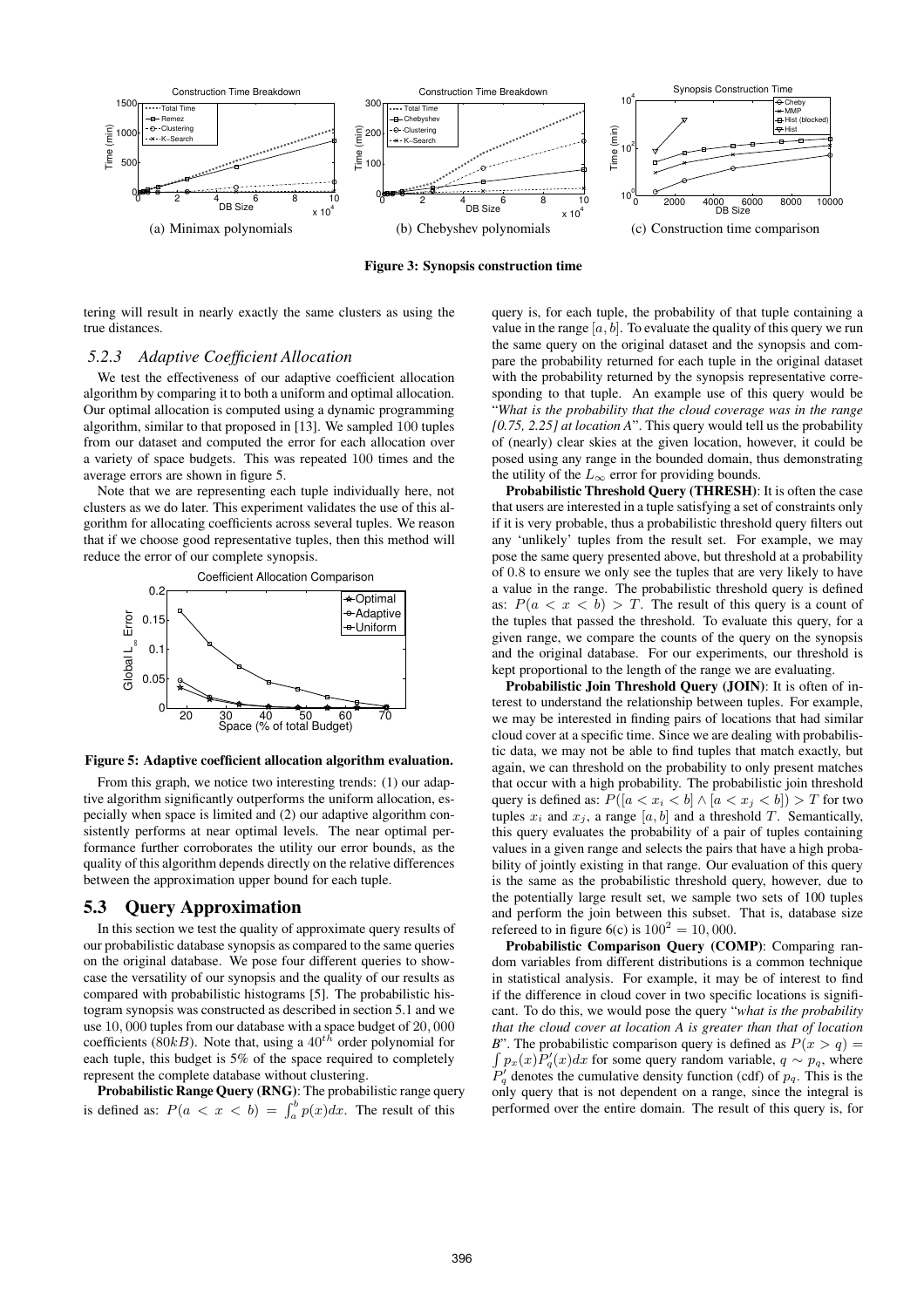each tuple, the probability of that tuple being greater than the query distribution. We evaluate this query similarly to the range query.

Except for *COMP*, we repeat each query using a range that varies in length from 5 - 75% of the width of the domain. For each range length, we perform 10 query trials such that the range location is picked randomly. We average our results for each range length over all the trials and plot the errors in figure 6.

Both CPs and minimax polynomials provide very low query errors across the board, with no distinguishable difference between the two methods. This is intuitive as most of the error is introduced during clustering. After this step, the more advanced interpolation technique does little to regain and lost representation accuracy (the real benefit of minimax polynomials comes from the tighter query bounds, discussed next).

More interesting is the vast difference in quality between our synopsis and probabilistic histograms. While we are able to answer each query with near perfect accuracy the probabilistic histogram introduces significant errors across the board. Our synopsis provides an error reduction of at least one order of magnitude for each of the queries. We ran the same queries varying the synopsis space budget between 10,000 and 50,000 total coefficients, each resulted in similar improvements over probabilistic histograms.

#### **5.4 Query Error Bounds**

In this section, we examine the quality of the query error bounds produced by our synopsis. We first examine the difference between the naive error bound and our improved computation which utilizes the locations of the Chebyshev nodes. Then, we examine the difference in the bound quality between CPs and minimax polynomials.

We rerun the probabilistic range query and compute the error bound on each tuple probability using both the naive and improved error bounds and plot the resulting errors and bounds in figure 7(a). As expected, we see a substantial improvement in the error bound that increases with the width of the query range. This is intuitive since the longer query ranges will cross more Chebyshev nodes, thus providing a greater error reduction.



**Figure 7: Query error bounds.**

In figure 7(b) we compare the error bounds produced from Cheby-

shev vs minimax polynomials. Because minimax polynomials minimize the  $L_{\infty}$  error, we expect that their main advantage will come in terms of the resulting error bounds. We see that both methods produce similar query estimates, but minimax polynomials consistently provide a 20-30% improvement in their error bound across the width of the query range. Thus given sufficient space and more stringent error requirements, minimax polynomials may become worthwhile. For example, if we construct a synopsis on double the space budget, minimax polynomials consistently provide bound improvements of more than 50% over CPs.

# **6. RELATED WORK**

We highlight areas of work most relevant to our own and provide the reader with a concise comparison. Specifically, we review work on summarization techniques, and managing and querying uncertain data.

**Continuous vs Discrete Uncertain Attributes:** Singh et al. [24] introduce the first system to integrate support for continuous distributions by integrating some common parametric distributions and discretization techniques. This is one of the first papers in the area to highlight the importance of supporting continuous distributions in probabilistic database systems. Previous work in managing uncertain data has primarily focused on managing discrete probability distributions over small domains [1, 20, 23]. In these systems, tuples have only a handful of possible values, and thus may be stored efficiently by simply enumerating the values and their associated probabilities. However, there are many applications in which there exists a large number of possible values for each tuple, or even continuous domains, which require more sophisticated techniques for storing the distributions. Additionally, this system incorporates a set of parametric probability distributions and thus lacks a unified representation technique, as well as support for arbitrary *density* functions.

Korn et al. [17] utilize cubic splines to represent a probability density of tuples over a continuous domain for the task of selectivity estimation. The authors show that splines provide significant improvements in accuracy over histograms for the same space budget as we corroborate in our own experiments when using similar error metrics. While this work provides a representation for arbitrary density functions, our work goes one step further to provide improved accuracy in limited space.

**Data Summarization:** Summarizing data is a general area of research concerned with accurately approximating a signal in less space than would be necessary to maintain the raw data. Haar wavelets are a popular tool in the database community for creating compact data synopses mostly due to the simplicity in which Haar decompositions may be computed (and their applicability to streaming data). Another nice property of Haar wavelets is that pruning the coefficient with the minimum magnitude is guaranteed to provide an approximation with minimum  $L_2$  error with respect to the number of coefficients [11]. This is useful when it is the signal in its entirety signal that is of interest, however, when querying over local regions of a signal, the  $L_{\infty}$  is a more desirable metric because it provides local guarantees on the error.

<sup>1</sup>The clouds dataset may be downloaded from http://cdiac.esd.ornl.gov/cdiac/ndps/ndp026b.html.

<sup>2</sup>We used the ksdensity command implemented in Matlab.

 $3$ Note that the experiments carried out in [5], used a database with 10k tuples as well, however, their domain was set at 10 values. Because the algorithm for constructing probabilistic histograms is dependent on the domain size, an order of magnitude increase in domain size results in an order of magnitude increase in running time as well.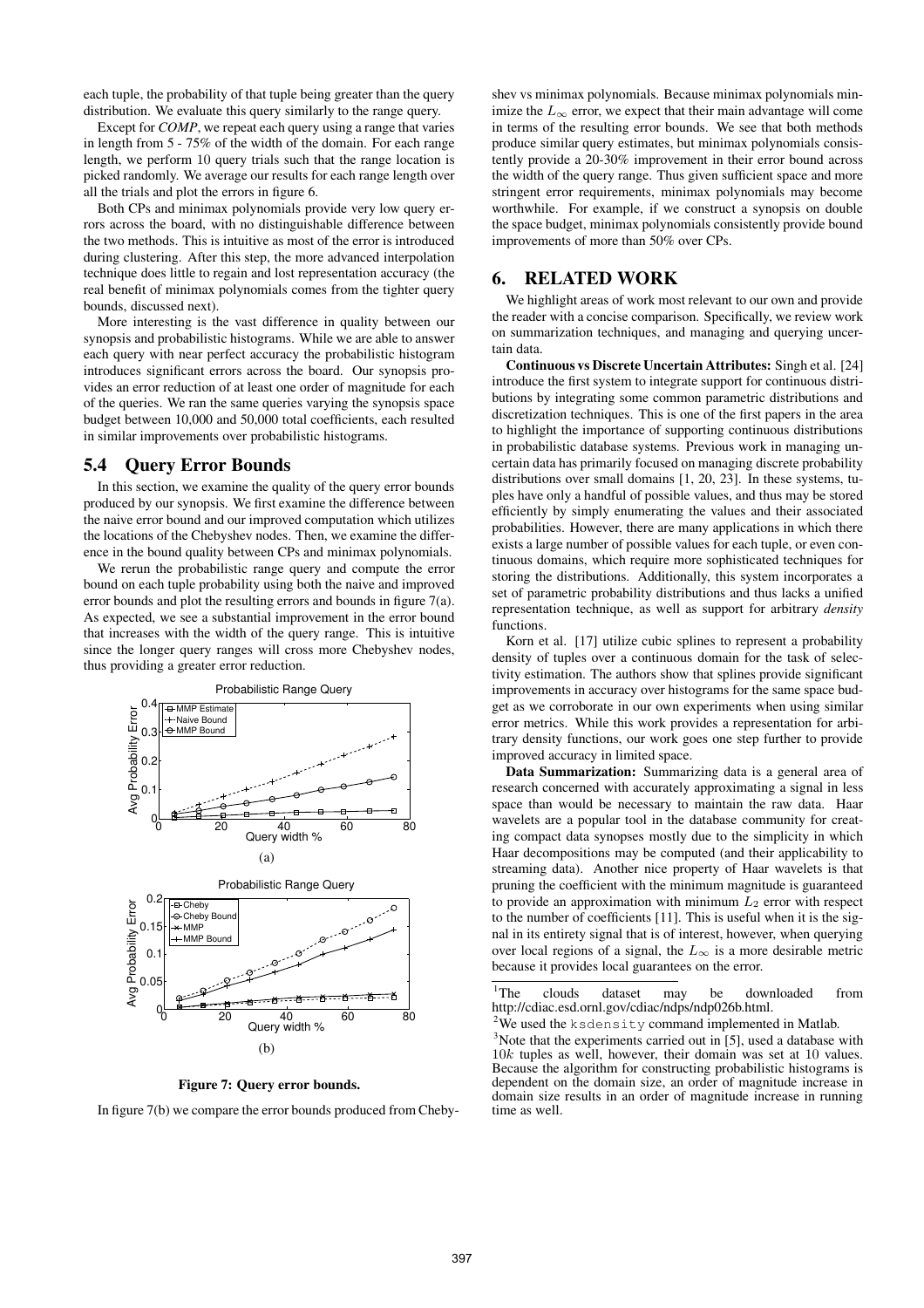

**Figure 6: Query error.**

In recent years, there has been a large amount of work on building space constrained wavelet decompositions that optimize the  $L_{\infty}$  error for its role in providing error bounds [11, 12, 16]. Garafalakis and Kumar [11] study the restricted version of this problem, in which given a space budget, and the wavelet decomposition of an input signal, the problem is only to pick the set of wavelet coefficients to keep in order to minimize  $L_{\infty}$  error. Later, Karras et al. [16] and Guha and Harb [12] studied the unrestricted version of this problem, in which the goal is to compute both which coefficients to maintain as well as their values to minimize the maximum error for a given space budget.

**Uncertain Data Summarization:** The problem of summarizing static probabilistic data was only recently addressed by Cormode and Garofalakis [6]. In this work, the authors introduced methods to build optimal histograms and Haar wavelets for probabilistic data by optimizing the expected value of an error metric. Although the expected value is often an important statistic, it is insufficient for answering approximate queries.

To address this, Cormode et al. [5] provide a technique for building a *complete* synopsis over a probabilistic database that supports approximate query evaluation based on histograms. Their approach builds a histogram over the entire database where the representative value in each bucket is a distribution represented as a histogram. This ensures that, provided sufficient space, it is possible to represent the database exactly. However, the authors assume that there is a natural ordering over the set of density functions in the database, such that tuples close to each other will have similar distribution functions. This is often not the case in reality, and we propose a solution for aggregating tuples based on similar probability densities in an efficient manner.

**Chebyshev Polynomials:** Previously, Cai and Ng [2] have applied Chebyshev polynomials to summarize time-series data. Whereas their work utilizes Chebyshev polynomials as a mechanism to approximate time series for indexing, we are concerned with building

an accurate representation of density functions with the added constraint of a space limitation. Therefore we utilize the salient features of Chebyshev polynomials such as their good approximation of the minimax polynomial of a function. Additionally, we further utilize the Remez algorithm [21] to compute a better approximation of the minimax polynomial and show that this step is able to provide significant gains in accuracy for smooth functions.

A plethora of other signal approximation methods have been used in the time-series literature, however, these works are typically interested in indexing and searching over complete (often discrete) signals. Therefore most of the techniques have been built or tailored for Euclidean error, thus we do not explore or compare with these methods. We refer the interested reader to [9] for a comparison of various methods.

**Space Constraints:** While the methods mentioned so far are concerned with representing an individual input signal, Jagadish et al. [13] introduce two algorithms to allocate buckets to a set of  $m$ histograms to minimize the global error. Improvements come from summarizing a diverse set of distributions where each requires a different number of buckets to reach the same error. We extend this idea to our task of approximating a database of probability distributions using minimax or Chebyshev polynomials. We introduce a greedy allocation algorithm and show how to avoid recomputing the summary of a distribution every time we update the space budget. Due to this, we are able to provide much better scalability than the previous work.

# **7. CONCLUSION**

The inability of current probabilistic databases to efficiently handle data that is defined over large domain spaces limits the applicability of these systems to real world data, specifically to scientific applications which often deal with continuous attributes. In this paper, we have introduced an efficient method to construct a space constrained synopsis for probabilistic data which is capable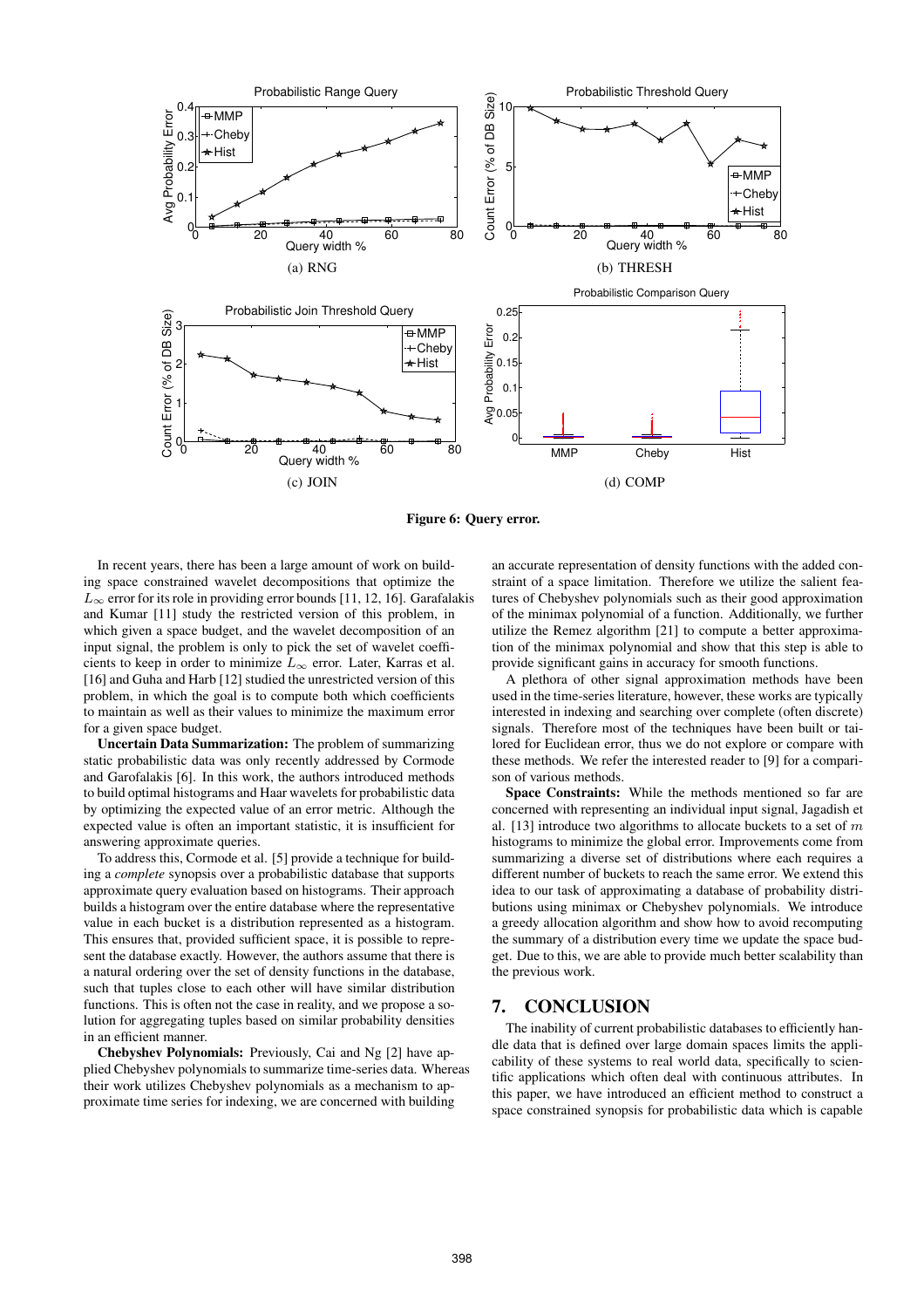of answering queries with error bounds. We derived a useful upper bound on the probability distribution approximation error that allows us to prune coefficients to reduce the space of a summary while still reducing the  $L_{\infty}$  error. Using this bound, we also derive a distance metric based on the Chebyshev coefficients which allows for efficient clustering of distributions. Additionally, our upper bound enables us to efficiently allocate coefficients among the set of tuples to reduce the global error of our synopsis.

We believe this work provides an important step forward in terms of achieving fast and accurate *exploratory* querying over probabilistic tuples as well as extending the utility of these systems to more scientific domains.

- **8. REFERENCES** [1] O. Benjelloun, A. D. Sarma, A. Halevy, and J. Widom. Uldbs: Databases with uncertainty and lineage. In *VLDB*, 2006.
- [2] Y. Cai and R. Ng. Indexing spatio-temporal trajectories with chebyshev polynomials. In *SIGMOD*, 2004.
- [3] R. Cheng, S. Singh, S. Prabhakar, R. Shah, J. Vitter, and Y. Xia. Efficient join processing over uncertain data. In *CIKM*, 2006.
- [4] N. D. Christopher Re and D. Suciu. Efficient top-k query evaluation on probabilistic data. In *ICDE*, 2007.
- [5] G. Cormode, A. Deligiannakis, M. Garofalakis, and A. Mcgregor. Probabilistic Histograms for Probabilistic Data. In *VLDB*, 2009.
- [6] G. Cormode and M. Garofalakis. Histograms and wavelets on probabilistic data. In *ICDE*, 2009.
- [7] N. Dalvi and D. Suciu. Management of probabilistic data foundations and challenges. In *SIGMOD*, 2007.
- [8] W. Day and H. Edelsbrunner. Efficient algorithms for agglomerative hierarchical clustering methods. *Journal of classification*, 1(1), 1984.
- [9] H. Ding, G. Trajcevski, P. Scheuermann, X. Wang, and E. Keogh. Querying and mining of time series data: experimental comparison of representations and distance measures. In *VLDB*, 2008.
- [10] C. Dunham. Remez algorithm for Chebyshev approximation with interpolation. *Computing*, 28(1), 1982.
- [11] M. Garofalakis and A. Kumar. Deterministic wavelet thresholding for maximumerror metrics. In *PODS*, 2004.
- [12] S. Guha and B. Harb. Wavelet synopsis for data streams: Minimizing noneuclidean error. In *KDD*, 2005.
- [13] H. Jagadish, H. Jin, B. Ooi, and K. Tan. Global optimization of histograms. In *SIGMOD*, 2001.
- [14] H. V. Jagadish, R. T. Ng, B. C. Ooi, and A. K. H. Tung. Itcompress: An iterative semantic compression algorithm. In *ICDE*, 2004.
- [15] R. Jampani, F. Xu, M. Wu, L. Perez, C. Jermaine, and P. Haas. Mcdb: a monte carlo approach to managing uncertain data. In *SIGMOD*, 2008.
- [16] P. Karras, D. Sacharidis, and N. Mamoulis. Exploiting duality in summarization with deterministic guarantees. In *KDD*, 2007.
- [17] F. Korn, T. Johnson, and H. Jagadish. Range selectivity estimation for continuous attributes. In *SSDBM*, 1999.
- [18] U. Lerner, B. Moses, M. Scott, S. McIlraith, and D. Koller. Monitoring a Complex Physical System using a Hybrid Dynamic Bayes Net. In *ICML*, 2002.
- [19] J. Mason. *Chebyshev polynomials*. Chapman & Hall/CRC, Boca Raton, FL, 2003.
- [20] D. S. Nilesh Dalvi. Efficient query evaluation on probabilistic databases. In *VLDB*, 2004.
- [21] A. Ralston. Rational Chebyshev approximation by Remes' algorithms. *Numerische Mathematik*, 7(4), 1965.
- [22] T. Rivlin. *Chebyshev polynomials: From Approximation Theory to Algebra and Number Theory*. Wiley, 1974.
- [23] P. Sen and A. Deshpande. Representing and querying correlated tuples in probabilistic databases. In *ICDE*, 2007.
- [24] S. Singh, C. Mayfield, R. Shah, S. Prabhakar, S. Hambrusch, J. Neville, and R. Cheng. Database support for probabilistic attributes and tuples. In *ICDE*, 2008.
- [25] L. Veidinger. On the numerical determination of the best approximations in the Chebyshev sense. *Numerische Mathematik*,  $2(1)$ , 1960.

# **APPENDIX**

# **A. ACKNOWLEDGMENTS**

The first author was supported by an NSF graduate research fellowship. Additionally, this research was sponsored by the Army Research Laboratory and was accomplished under Cooperative Agreement Number W911NF-09-2-0053. The views and conclusions contained in this document are those of the authors and should not be interpreted as representing the official policies, either expressed or implied, of the Army Research Laboratory or the U.S. Government. The U.S. Government is authorized to reproduce and distribute reprints for Government purposes notwithstanding any copyright notation here on.

The authors would also like to thank Dr. Panagiotis Karras for offering his source code and assistance in computing unrestricted optimal wavelets. Lastly, the authors thank the anonymous reviewers for their useful comments.

#### **B. ERROR BOUNDS**

LEMMA 2. For each Chebyshev basis polynomial,  $T_n(x) = 1$ *when*  $x = 1$ .

PROOF. First, recall that we are only concerned with the function values within the closed interval [-1, 1]. It is easy to see that this is the case in the first two basis polynomials.

$$
T_0(x) = 1
$$
  

$$
T_1(x) = x
$$

Additionally, using the recursive definition we see the inductive argument.

$$
T_n(x) = 2xT_{n-2}(x) - T_{n-1}(x)
$$

If  $T_{n-2} = 1$  and  $T_{n-1} = 1$  at  $x = 1$  then we have the following

$$
T_n(1) = 2(1)(1) - (1) = 1
$$

 $\Box$ 

#### **Proof of theorem 3:**

PROOF. By definition, we have

$$
P_m - c_1 T_1 - \cdots - c_m T_m = 0
$$

We represent the set of basis function to economize as  $G$ , so we can add this set from both sides of (4).

$$
P_m - c_1 T_1 - \dots - c_m T_m + \left(\sum_{g \in G} c_g T_g\right) = \sum_{g \in G} c_g T_g
$$

$$
P_m - \left(\sum_{g \notin G} c_m T_m\right) = \sum_{g \in G} c_g T_g
$$

We can put this into a form more similar to the  $L_{\infty}$ -norm by taking the maximum value with respect to  $x$  of both sides.

$$
max_x |P_m(x) - (\sum_{g \notin G} c_g T_g(x))| = max_x |\sum_{g \in G} c_g T_g(x)| \quad (4)
$$

From (4), we can derive upper and lower bounds of the approximation  $L_{\infty}$  error. We simplify the right side of the equation by setting  $x = 1$  since, by lemma 2,  $T_g(1) = 1$ ,  $\forall g$ , resulting in a lower bound of the  $L_{\infty}$  error.

$$
max_x |P_m(x) - (\sum_{g \notin G} c_g T_g(x))| \geq |\sum_{g \in G} c_g|
$$
 (5)

To see why this is a lower bound, consider the following two cases.